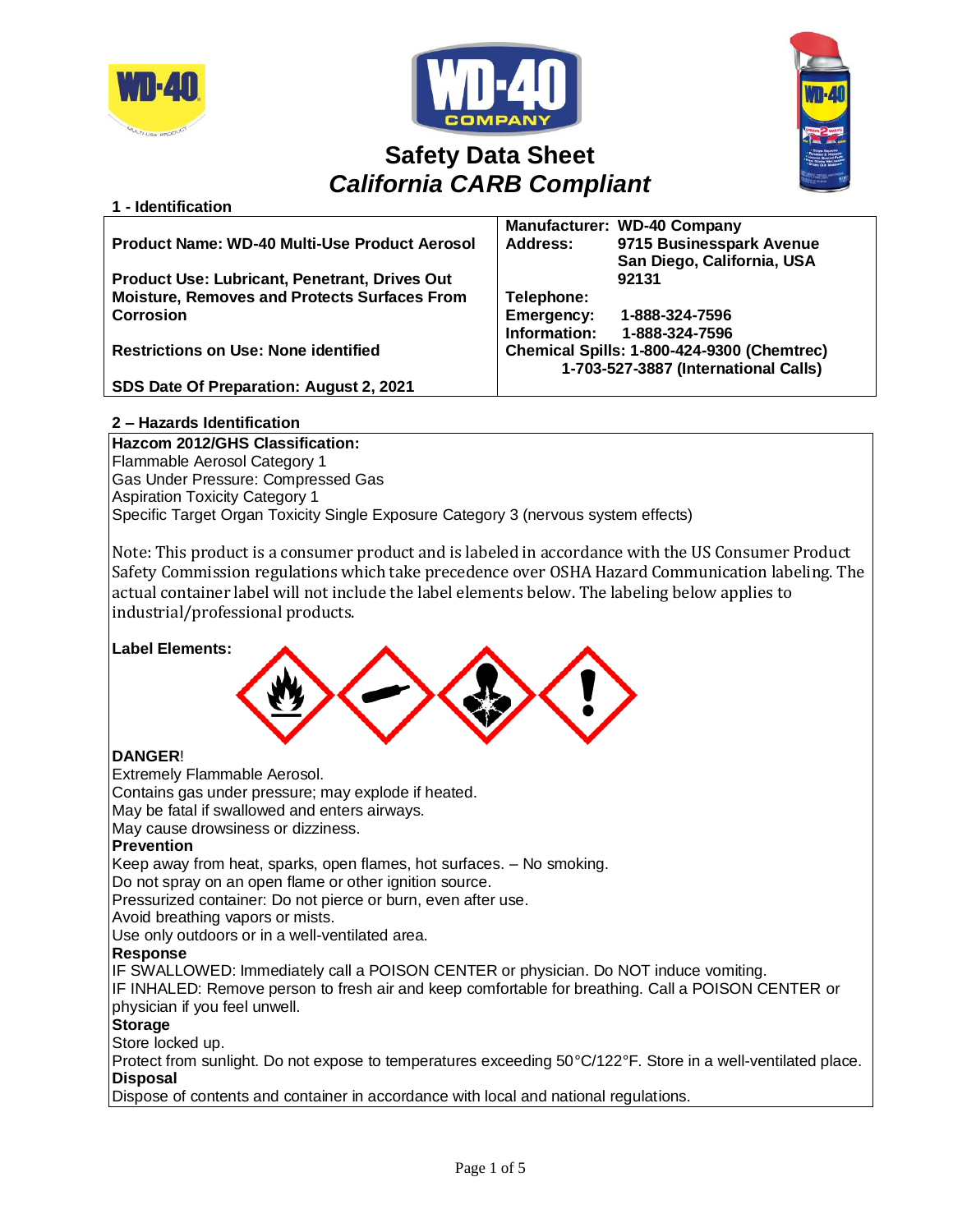## **3 - Composition/Information on Ingredients**

| Ingredient                | CAS#                                                               | <b>Weight Percent</b> | US Hazcom 2012/ GHS<br><b>Classification</b>                                                                                                                     |
|---------------------------|--------------------------------------------------------------------|-----------------------|------------------------------------------------------------------------------------------------------------------------------------------------------------------|
| LVP Aliphatic Hydrocarbon | 64742-47-8                                                         | 45-50%                | <b>Aspiration Toxicity Category 1</b>                                                                                                                            |
| Petroleum Base Oil        | 64742-56-9<br>64742-65-0<br>64742-53-6<br>64742-54-7<br>64742-71-8 | $<$ 35%               | Not Hazardous                                                                                                                                                    |
| Aliphatic Hydrocarbon     | 64742-47-8                                                         | < 25%                 | Flammable Liquid Category 3<br><b>Aspiration Toxicity Category 1</b><br>Specific Target Organ Toxicity<br>Single Exposure Category 3<br>(nervous system effects) |
| Carbon Dioxide            | 124-38-9                                                           | $2 - 3%$              | Simple Asphyxiant<br>Gas Under Pressure.<br><b>Compressed Gas</b>                                                                                                |

Note: The specific chemical identity and exact percentages are a trade secret.

## **4 – First Aid Measures**

**Ingestion (Swallowed):** Aspiration Hazard. DO NOT induce vomiting. Call physician, poison control center or the WD-40 Safety Hotline at 1-888-324-7596 immediately.

**Eye Contact:** Flush thoroughly with water. Remove contact lenses if present after the first 5 minutes and continue flushing for several more minutes. Get medical attention if irritation persists.

**Skin Contact:** Wash with soap and water. If irritation develops and persists, get medical attention.

**Inhalation (Breathing):** If irritation is experienced, move to fresh air. Get medical attention if irritation or other symptoms develop and persist.

**Signs and Symptoms of Exposure:** Harmful or fatal if swallowed. Aspiration of liquid into the lungs during swallowing or vomiting may cause lung damage. May cause eye and respiratory irritation. Inhalation of mists or vapors may cause drowsiness, dizziness and other nervous system effects. Skin contact may cause drying of the skin.

**Indication of Immediate Medical Attention/Special Treatment Needed:** Immediate medical attention is needed for ingestion.

# **5 – Fire Fighting Measures**

**Suitable (and unsuitable) Extinguishing Media:** Use water fog, dry chemical, carbon dioxide or foam. Do not use water jet or flooding amounts of water. Burning product will float on the surface and spread fire. **Specific Hazards Arising from the Chemical:** Extremely flammable aerosol. Contents under pressure. Keep away from ignition sources and open flames. Exposure of containers to extreme heat and flames can cause them to rupture often with violent force. Vapors are heavier than air and may travel along surfaces to remote ignition sources and flash back. Combustion will produce oxides of carbon and hydrocarbons. **Special Protective Equipment and Precautions for Fire-Fighters:** Firefighters should always wear positive pressure self-contained breathing apparatus and full protective clothing. Cool fire-exposed containers with water. Use shielding to protect against bursting containers.

## **6 – Accidental Release Measures**

**Personal Precautions, Protective Equipment and Emergency Procedures:** Wear appropriate protective clothing (see Section 8). Eliminate all sources of ignition and ventilate area.

**Methods and Materials for Containment/Cleanup:** Leaking cans should be placed in a plastic bag or open pail until the pressure has dissipated. Contain and collect liquid with an inert absorbent and place in a container for disposal. Clean spill area thoroughly. Report spills to authorities as required.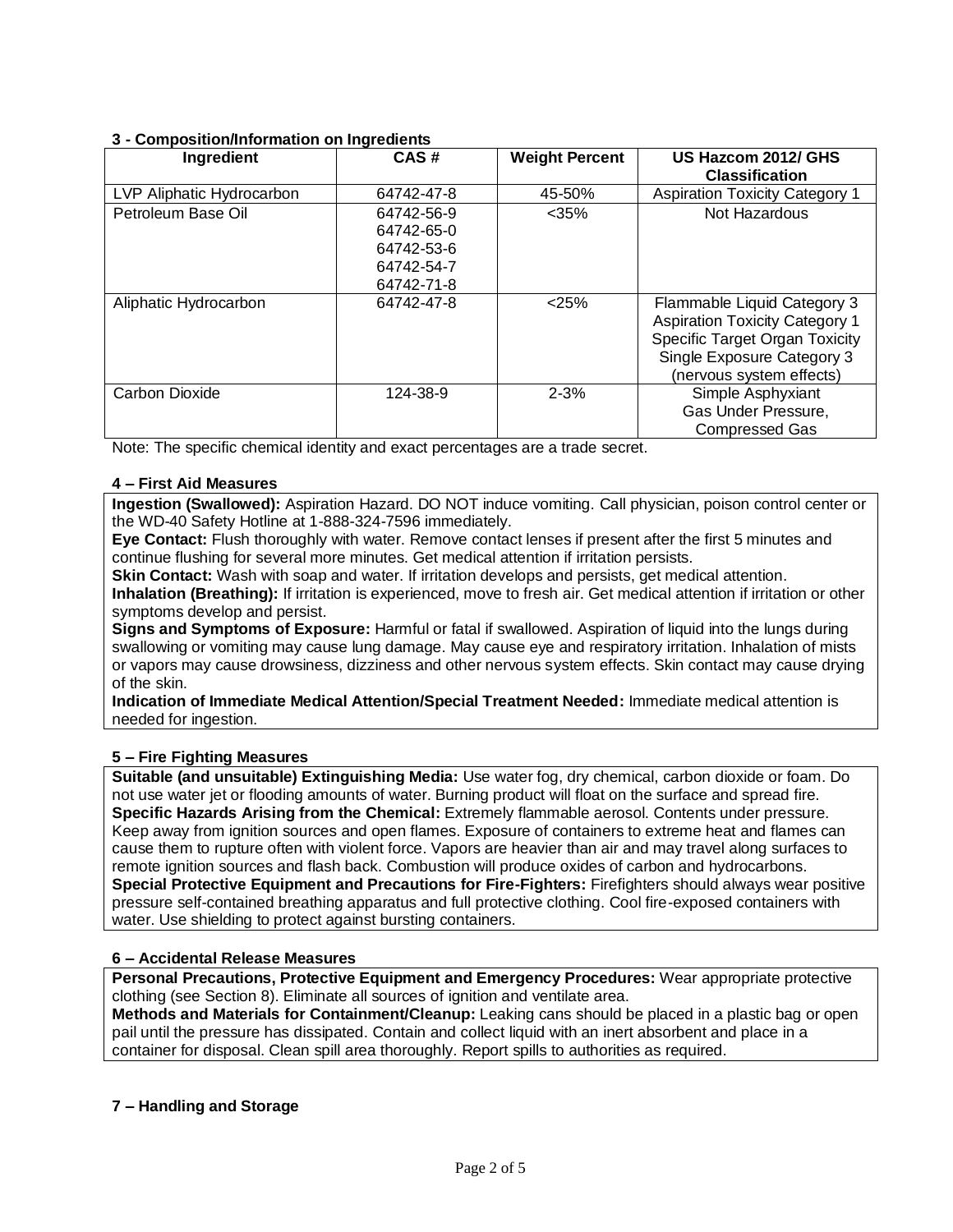**Precautions for Safe Handling:** Avoid contact with eyes. Avoid prolonged contact with skin. Avoid breathing vapors or aerosols. Use only with adequate ventilation. Keep away from heat, sparks, pilot lights, hot surfaces and open flames. Unplug electrical tools, motors and appliances before spraying or bringing the can near any source of electricity. Electricity can burn a hole in the can and cause contents to burst into flames. To avoid serious burn injury, do not let the can touch battery terminals, electrical connections on motors or appliances or any other source of electricity. Wash thoroughly with soap and water after handling. Keep containers closed when not in use. Keep out of the reach of children. Do not puncture, crush or incinerate containers, even when empty.

**Conditions for Safe Storage:** Store in a cool, well-ventilated area, away from incompatible materials. Do not store above 120°F or in direct sunlight. U.F.C (NFPA 30B) Level 3 Aerosol. Store away from oxidizers.

| $0 -$ Laposule Controls Fersonal Flotection |                                                    |
|---------------------------------------------|----------------------------------------------------|
| <b>Chemical</b>                             | <b>Occupational Exposure Limits</b>                |
| LVP Aliphatic Hydrocarbon                   | 1200 mg/m3 TWA (manufacturer recommended)          |
| Petroleum Base Oil                          | 5 mg/m3 TWA (Inhalable) ACGIH TLV (as Mineral oil) |
|                                             | 5 mg/m3 TWA OSHA PEL (as Oil mist, mineral)        |
| Aliphatic Hydrocarbon                       | 1200 mg/m3 TWA (manufacturer recommended)          |
| Carbon Dioxide                              | 5000 ppm TWA, 30,000 ppm STEL ACGIH TLV            |
|                                             | 5000 ppm TWA OSHA PEL                              |

## **8 – Exposure Controls/Personal Protection**

## **The Following Controls are Recommended for Normal Consumer Use of this Product Appropriate Engineering Controls:** Use in a well-ventilated area.

**Personal Protection:** 

**Eye Protection:** Avoid eye contact. Always spray away from your face.

**Skin Protection:** Avoid prolonged skin contact. Chemical resistant gloves recommended for operations where skin contact is likely.

**Respiratory Protection:** None needed for normal use with adequate ventilation.

**For Bulk Processing or Workplace Use the Following Controls are Recommended Appropriate Engineering Controls:** Use adequate general and local exhaust ventilation to maintain exposure levels below that occupational exposure limits.

**Personal Protection:**

**Eye Protection:** Safety goggles recommended where eye contact is possible.

**Skin Protection:** Wear chemical resistant gloves.

**Respiratory Protection:** None required if ventilation is adequate. If the occupational exposure limits are exceeded, wear a NIOSH approved respirator. Respirator selection and use should be based on contaminant type, form and concentration. Follow OSHA 1910.134, ANSI Z88.2 and good Industrial Hygiene practice. **Work/Hygiene Practices:** Wash with soap and water after handling.

| Appearance:                 | Light green to amber    | <b>Flammable Limits:</b>  | LEL: 0.6% UEL: 8%                          |
|-----------------------------|-------------------------|---------------------------|--------------------------------------------|
|                             | liquid                  | (Solvent Portion)         |                                            |
| Odor:                       | Mild petroleum odor     | Vapor Pressure:           | 95-115 PSI @ 70°F                          |
| Odor Threshold:             | Not established         | Vapor Density:            | Greater than 1 (air=1)                     |
| pH:                         | Not Applicable          | <b>Relative Density:</b>  | $0.8 - 0.82$ @ 60°F                        |
| Melting/Freezing Point:     | Not established         | Solubilities:             | Insoluble in water                         |
| <b>Boiling Point/Range:</b> | 361 - 369°F (183 -      | Partition Coefficient; n- | Not established                            |
|                             | $187^{\circ}$ C)        | octanol/water:            |                                            |
| Flash Point:                | 138°F (59°C) Tag Closed | Autoignition              | Not established                            |
|                             | Cup (liquid)            | Temperature:              |                                            |
| Evaporation Rate:           | Not established         | Decomposition             | Not established                            |
|                             |                         | Temperature:              |                                            |
| Flammability (solid, gas):  | Flammable Aerosol       | Viscosity:                | 2.79-2.96 cSt @ 100°F                      |
| VOC:                        | 24.1%                   | Pour Point:               | -63 $^{\circ}$ C (-81.4 $^{\circ}$ F) ASTM |

## **9 – Physical and Chemical Properties**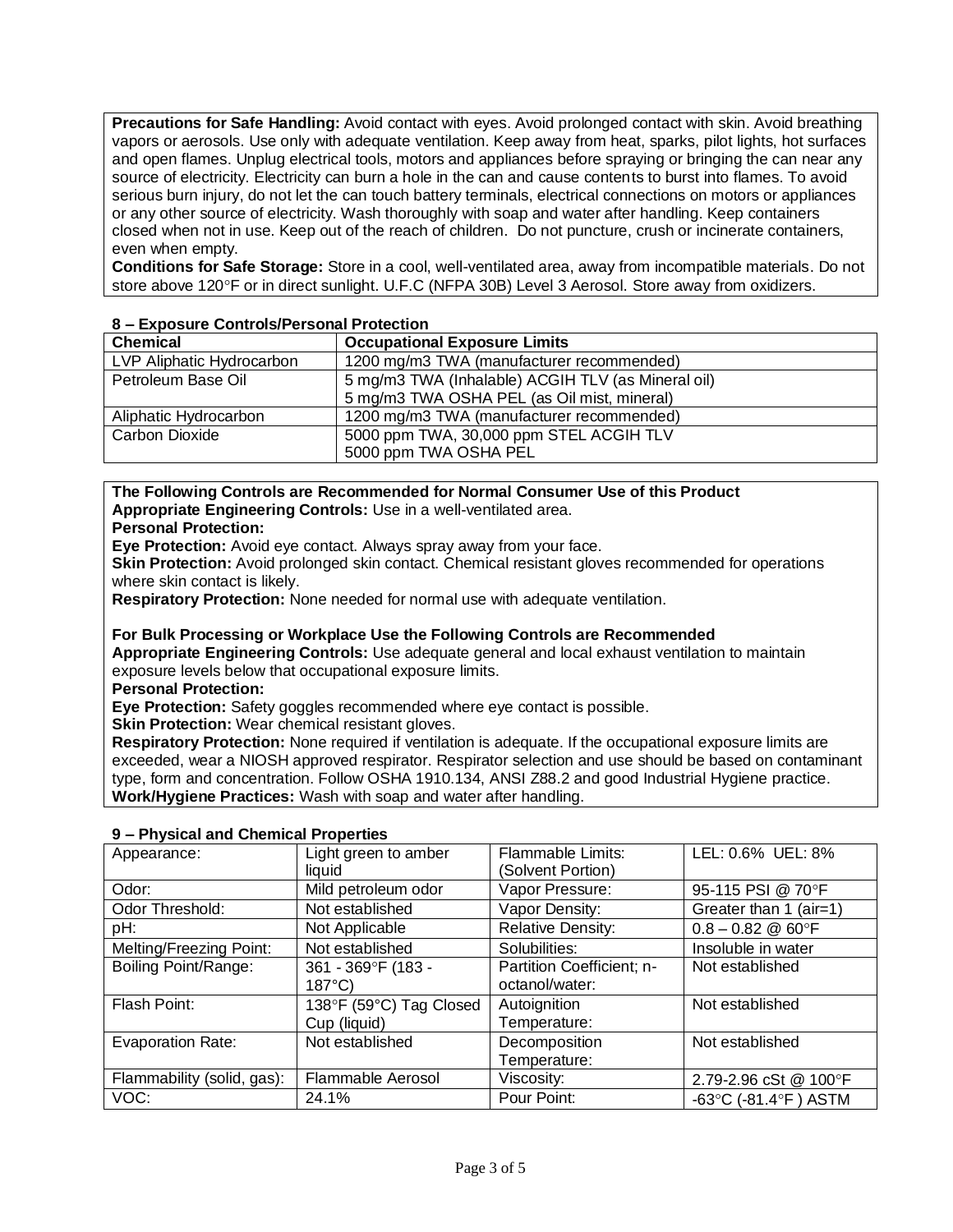| MIR<br>◡<br><u>.</u><br>ັ |
|---------------------------|
|---------------------------|

#### **10 – Stability and Reactivity**

**Reactivity:** Not reactive under normal conditions

**Chemical Stability:** Stable

**Possibility of Hazardous Reactions:** May react with strong oxidizers generating heat.

**Conditions to Avoid:** Avoid heat, sparks, flames and other sources of ignition. Do not puncture or incinerate containers.

**Incompatible Materials:** Strong oxidizing agents.

**Hazardous Decomposition Products:** Carbon monoxide and carbon dioxide.

#### **11 – Toxicological Information**

## **Symptoms of Overexposure:**

**Inhalation:** High concentrations may cause nasal and respiratory irritation and central nervous system effects such as headache, dizziness and nausea. Intentional abuse may be harmful or fatal.

**Skin Contact:** Prolonged and/or repeated contact may produce mild irritation and defatting with possible dermatitis.

**Eye Contact:** Contact may be irritating to eyes. May cause redness and tearing.

**Ingestion:** This product has low oral toxicity. Swallowing may cause gastrointestinal irritation, nausea,

vomiting and diarrhea. This product is an aspiration hazard. If swallowed, can enter the lungs and may cause chemical pneumonitis, severe lung damage and death.

**Chronic Effects:** None expected.

**Carcinogen Status:** None of the components are listed as a carcinogen or suspect carcinogen by IARC, NTP, ACGIH or OSHA.

**Reproductive Toxicity**: None of the components is considered a reproductive hazard.

#### **Numerical Measures of Toxicity:**

Acute Toxicity Estimates: Oral > 5,000 mg/kg; Dermal >2,000 mg/kg based on an assessment of the ingredients. This product is not classified as toxic by established criteria. It is an aspiration hazard.

## **12 – Ecological Information**

**Ecotoxicity:** No specific aquatic toxicity data is currently available; however components of this product are not expected to be harmful to aquatic organisms

**Persistence and Degradability:** Components are readily biodegradable.

**Bioaccumulative Potential:** Bioaccumulation is not expected based on an assessment of the ingredients. **Mobility in Soil:** No data available

**Other Adverse Effects:** None known

## **13 - Disposal Considerations**

If this product becomes a waste, it would be expected to meet the criteria of a RCRA ignitable hazardous waste (D001). However, it is the responsibility of the generator to determine at the time of disposal the proper classification and method of disposal. Do not puncture or incinerate containers, even empty. Dispose in accordance with federal, state, and local regulations.

## **14 – Transportation Information**

DOT Surface Shipping Description: UN1950, Aerosols, 2.1 Ltd. Qty (Note: Shipping Papers are not required for Limited Quantities unless transported by air or vessel – each package must be marked with the Limited Quantity Mark) IMDG Shipping Description: UN1950, Aerosols, 2.1, LTD QTY ICAO Shipping Description: UN1950, Aerosols, flammable, 2.1

NOTE: WD-40 Company does not test aerosol cans to assure that they meet the pressure and other requirements for transport by air. We do not recommend that our aerosol products be transported by air.